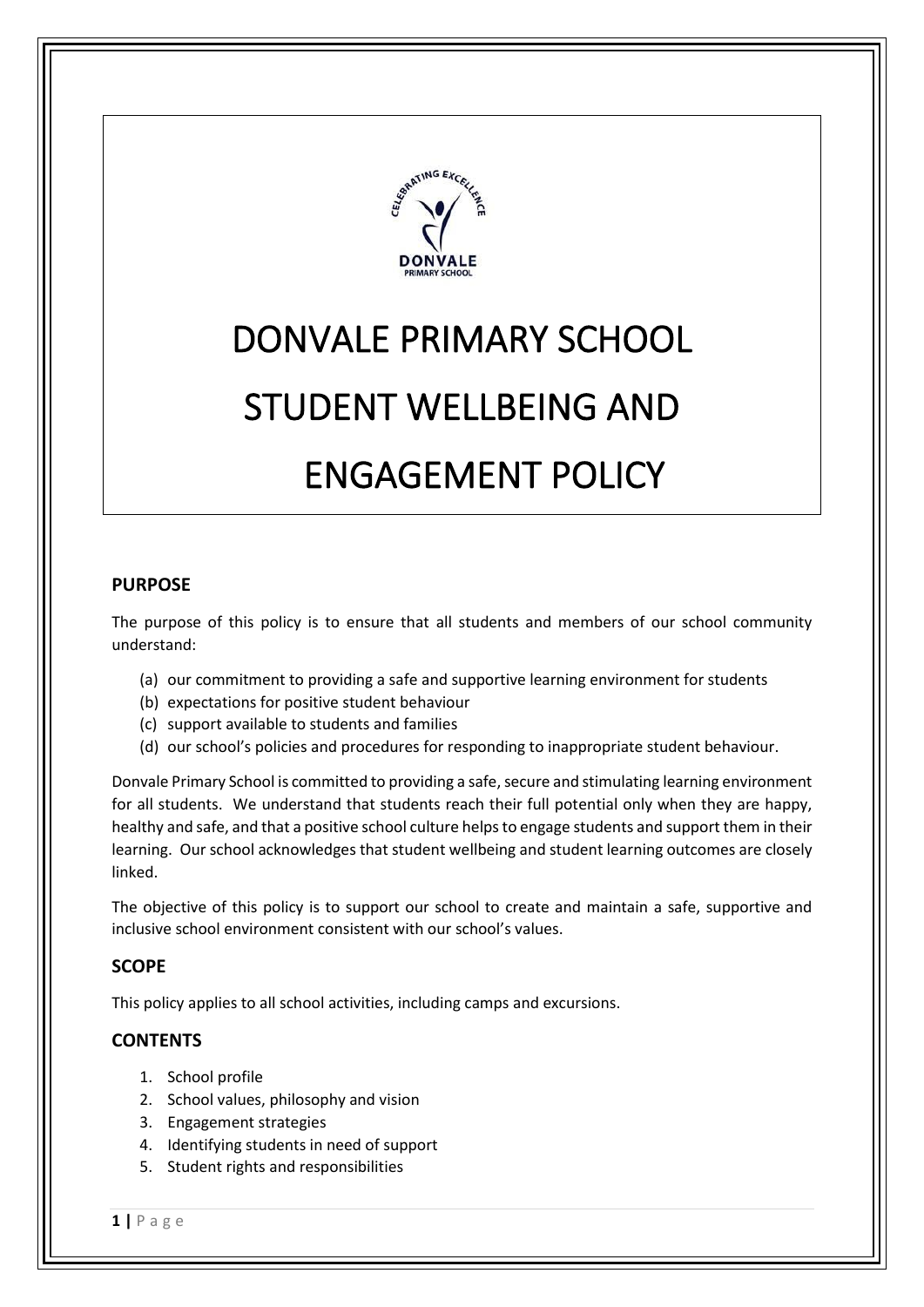- 6. Student behavioural expectations
- 7. Engaging with families
- 8. Evaluation

## **POLICY**

## **1. School profile**

Donvale Primary School is situated in a safe, quiet area in the City of Manningham. We currently have 318 students enrolled and 30 school staff members.

Our well maintained school grounds are expansive, and our school buildings provide well equipped learning spaces. We are surrounded by a supportive community with most students attending our school living locally. Donvale Primary School has developed close ties to the local community, and enjoys support from our local shops and community services.

Our school is culturally diverse with 15% of families having a language background other than English (LOTE), with the largest LOTE group being Chinese (Mandarin). We are proud of our diversity and inclusive school community.

## **2. School values, philosophy and vision**

Donvale Primary School's Statement of Values and School Philosophy is integral to the work that we do and is the foundation of our school community. Students, staff and members of our school community are encouraged to live and demonstrate our core values of Respect, Responsibility, Resilience, Compassion and Gratitude at every opportunity. Our school's vision is to empower students to reach their personal best and equip them to contribute positively to society as happy, healthy young citizens.

The school philosophy is based on the belief that all students, including those on the Program for Students with Disabilities, have the ability to achieve their full potential. There is a strong focus on the individual development of all children with an emphasis on the development of Literacy and Numeracy competencies. Programs promote self-esteem, individuality and creativity so that the physical, emotional, social and intellectual needs of the students are catered for. Student Welfare has a high priority with a whole school approach to discipline encompassing the Resilience Project and Kids Matter philosophies that emphasise student physical, emotional and social well-being, while supporting anti-bullying and student engagement.

Our [Statement of Values](http://donvaleps.vic.edu.au/wp-content/uploads/2011/03/DPS-Statement-of-Vision-and-Values-Promoting-Healthy-Safe-and-Respectful-Communities1.pdf) is available here.

#### **3. Engagement strategies**

Donvale Primary School has developed a range of strategies to promote engagement, positive behaviour and respectful relationships for all students in our school. We acknowledge that some students may need extra social, emotional or educational support at school, and that the needs of students will change over time as they grow and learn.

A summary of the universal (whole of school) and individual engagement strategies used by our school is included below: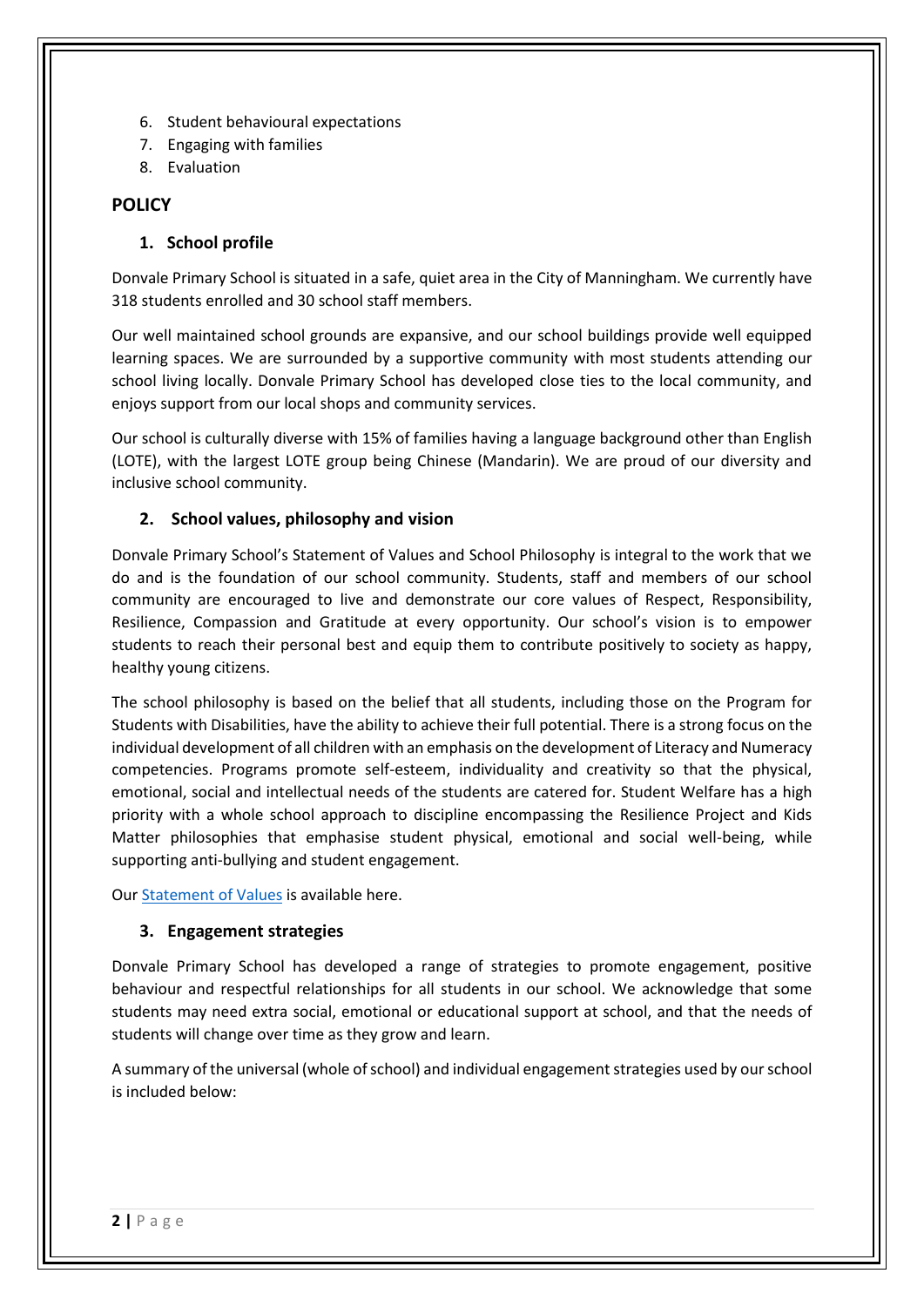### **Universal**

- high and consistent expectations of all staff, students and parents and carers
- prioritise positive relationships between staff and students, recognising the fundamental role this plays in building and sustaining student wellbeing
- creating a culture that is inclusive, engaging and supportive
- welcoming all parents/carers and being responsive to them as partners in learning
- analysing and being responsive to a range of school data such as attendance, Attitudes to School Survey, parent survey data and school level assessment data
- teachers at Donvale Primary School use an instructional framework to ensure an explicit, common and shared model of instruction to ensure that evidenced-based, high yield teaching practices are incorporated into all lessons
- teachers at Donvale Primary School adopt a broad range of teaching and assessment approaches to effectively respond to the diverse learning styles, strengths and needs of our students and follow the standards set by the Victorian Institute of Teaching
- carefully planned transition programs to support students moving into different stages of their schooling
- positive behaviour and student achievement is acknowledged in the classroom, and formally in school assemblies and communication to parents
- students have the opportunity to contribute to and provide feedback on decisions about school operations through the Student Representative Council
- create opportunities for cross—age connections amongst students through school plays, athletics, music programs, peer support programs and buddy program
- we engage in school wide positive behaviour support with our staff and students, which includes programs such as:
	- o Resilience Project
	- o Respectful Relationships Program
	- o KidsMatter
	- o Bounce Back
	- o Peer Mediators
- opportunities for student inclusion (i.e. sports teams, clubs, recess and lunchtime activities)

#### **Individual**

Donvale Primary School implements a range of strategies that support and promote individual engagement. These can include:

- building constructive relationships with students at risk or students who are vulnerable due to complex individual circumstances
- meeting with student and their parent/carer to talk about how best to help the student engage with school
- developing an Individual Learning Plan and/or a Behaviour Support Plan for identified students with needs
- referring the student to:
	- o school-based wellbeing supports
	- o Student Support Services
	- $\circ$  Appropriate external supports such as council based youth and family services, other allied health professionals, Headspace, child and adolescent mental health services or ChildFirst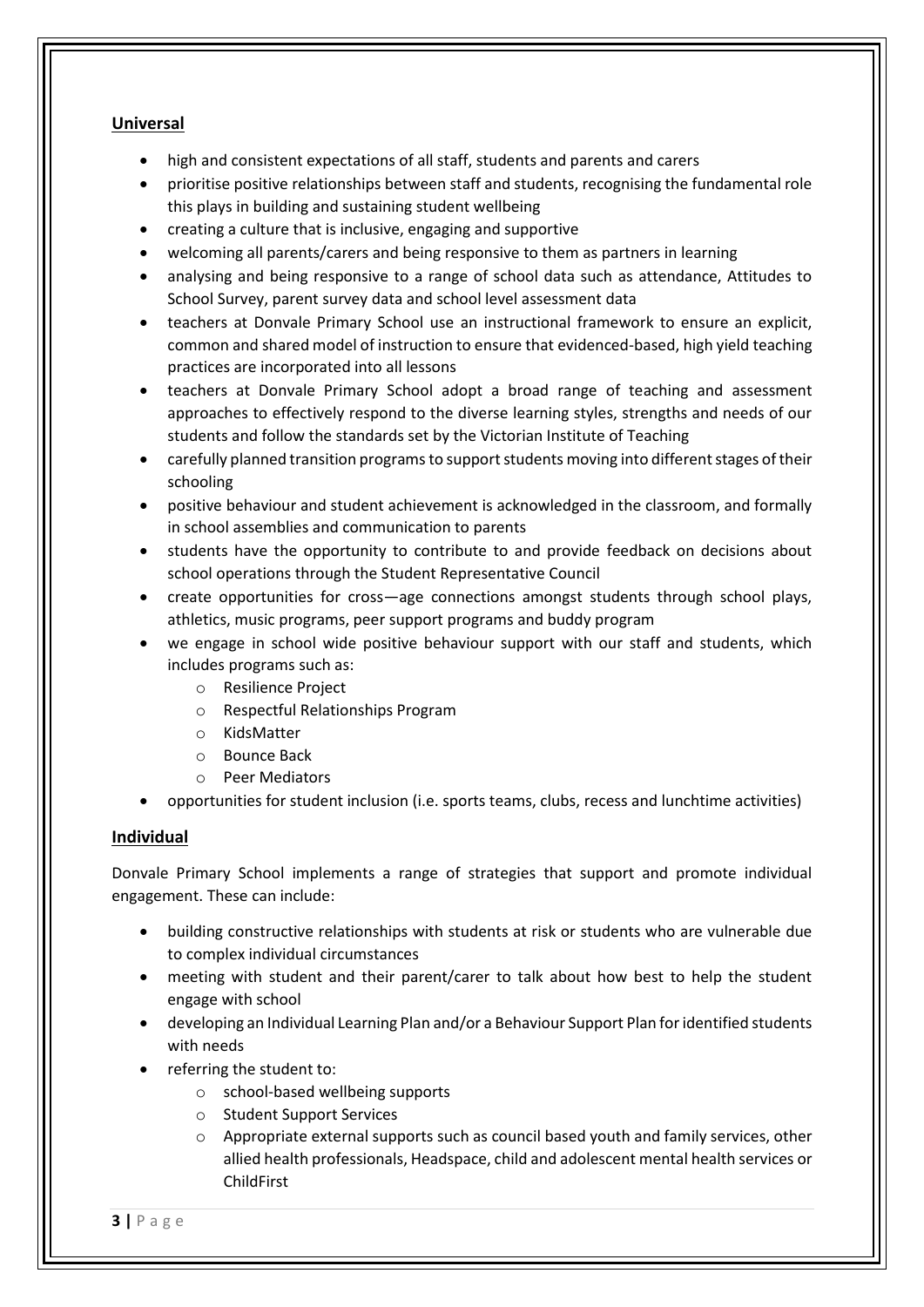Where necessary the school will support the student's family to engage by:

- being responsive and sensitive to changes in the student's circumstances and health and wellbeing
- collaborating, where appropriate and with the support of the student and their family, with any external allied health professionals, services or agencies that are supporting the student
- monitoring individual student attendance and developing an Attendance Improvement Plan in collaboration with the student and their family
- running regular Student Support Group meetings for all students:
	- o with a disability
	- o in Out of Home Care
	- o and with other complex needs that require ongoing support and monitoring.

## **4. Identifying students in need of support**

Donvale Primary School is committed to providing the necessary support to ensure our students are supported intellectually, emotionally and socially. The Principal and Assistant Principal both play a significant role in developing and implementing strategies which help identify students in need of support and enhance student wellbeing. Donvale Primary School will utilise the following information and tools to identify students in need of extra emotional, social or educational support:

- personal, health and learning information gathered upon enrolment and while the student is enrolled
- attendance records
- academic performance
- observations by school staff such as changes in engagement, behaviour, self-care, social connectedness and motivation
- engagement with families

# **5. Student rights and responsibilities**

All members of our school community have a right to experience a safe and supportive school environment. We expect that all students, staff, parents and carers treat each other with respect and dignity. Our school's Statement of Values highlights the rights and responsibilities of members of our community.

Students have the right to:

- participate fully in their education
- feel safe, secure and happy at school
- learn in an environment free from bullying, harassment, violence, discrimination or intimidation
- express their ideas, feelings and concerns.

Students have the responsibility to:

- participate fully in their educational program
- display positive behaviours that demonstrate respect for themselves, their peers, their teachers and members of the school community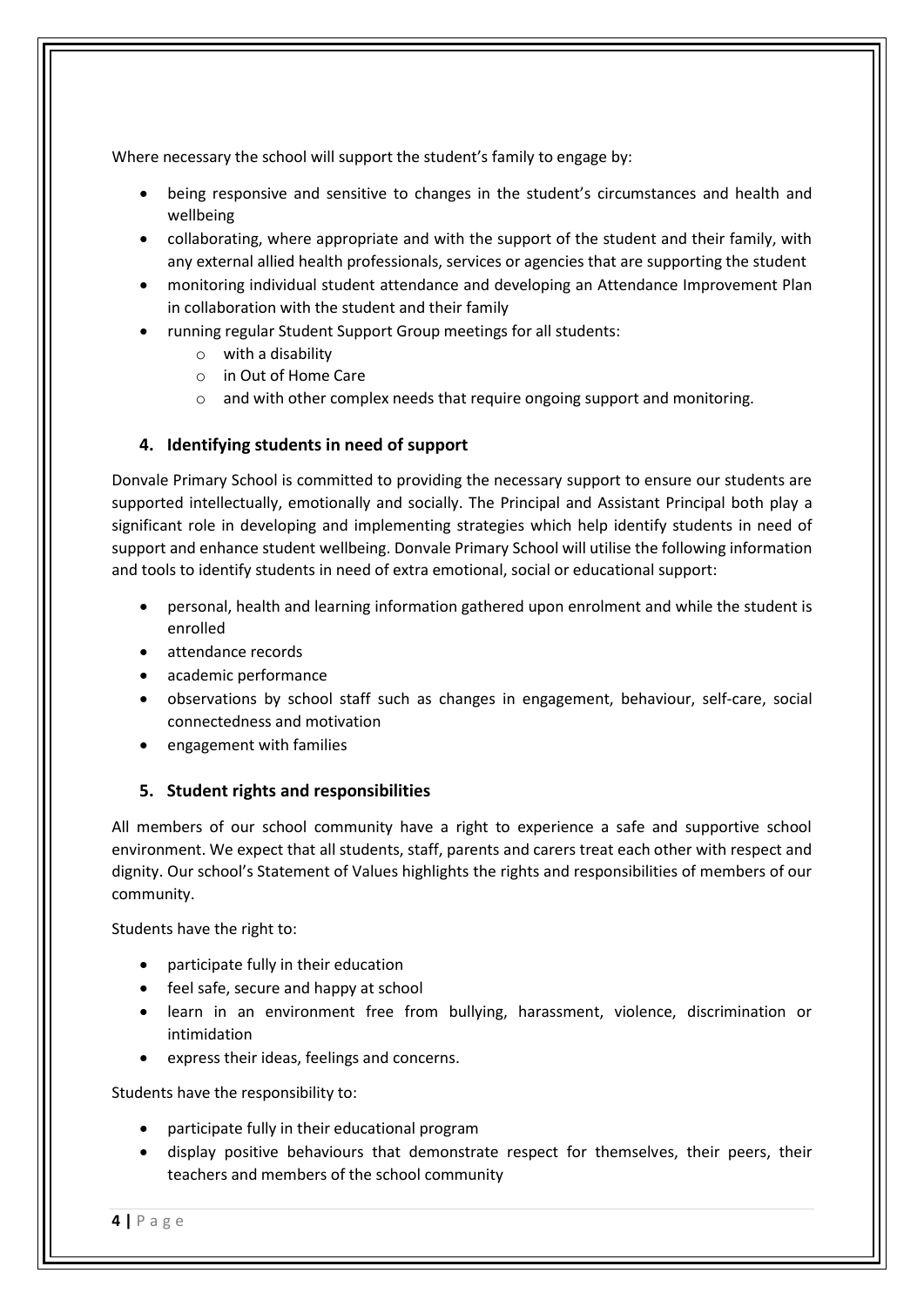respect the right of others to learn.

Students who may have a complaint or concern about something that has happened at school are encouraged to speak to their parents or carers and approach a trusted teacher or a member of the school leadership team.

#### **6. Student behavioural expectations and management**

Behavioural expectations of students, staff and families are grounded in our school's Statement of Values and Behaviour Code. Student bullying behaviour will be responded to consistently with Donvale Primary School's Bullying Prevention policy.

When a student acts in breach of the behaviour standards of our school community, Donvale Primary School will institute a staged response, consistent with the Department's policies on behaviour, discipline and student wellbeing and engagement. Where appropriate, parents will be informed about the inappropriate behaviour and the disciplinary action taken by teachers and other school staff.

Our school considers, explores and implements positive and non-punitive interventions to support student behaviour before considering disciplinary measures such as detention, withdrawal of privileges or withdrawal from class.

Disciplinary measures may be used as part of a staged response to inappropriate behaviour in combination with other engagement and support strategies to ensure that factors that may have contributed to the student's behaviour are identified and addressed. Disciplinary measures at our school will be applied fairly and consistently. Students will always be provided with an opportunity to be heard.

Disciplinary measures that may be applied include:

- warning a student that their behaviour is inappropriate
- teacher controlled consequences such as moving a student in a classroom or other reasonable and proportionate responses to misbehaviour
- withdrawal of privileges
- referral to the Year Level Coordinator
- referral to the Principal or Assistant Principal
- restorative practices
- behaviour support and intervention meetings
- suspension
- expulsion

Suspension, expulsion and restrictive interventions are measures of last resort and may only be used in situations consistent with Department policy, available at:

- <https://www2.education.vic.gov.au/pal/suspensions/policy>
- <https://www2.education.vic.gov.au/pal/expulsions/policy>
- <https://www2.education.vic.gov.au/pal/restraint-seclusion/policy>

In line with Ministerial Order 1125, no student aged 8 or younger will be expelled without the approval of the Secretary of the Department of Education and Training.

The Principal of Donvale Primary School is responsible for ensuring all suspensions and expulsions are recorded on CASES21.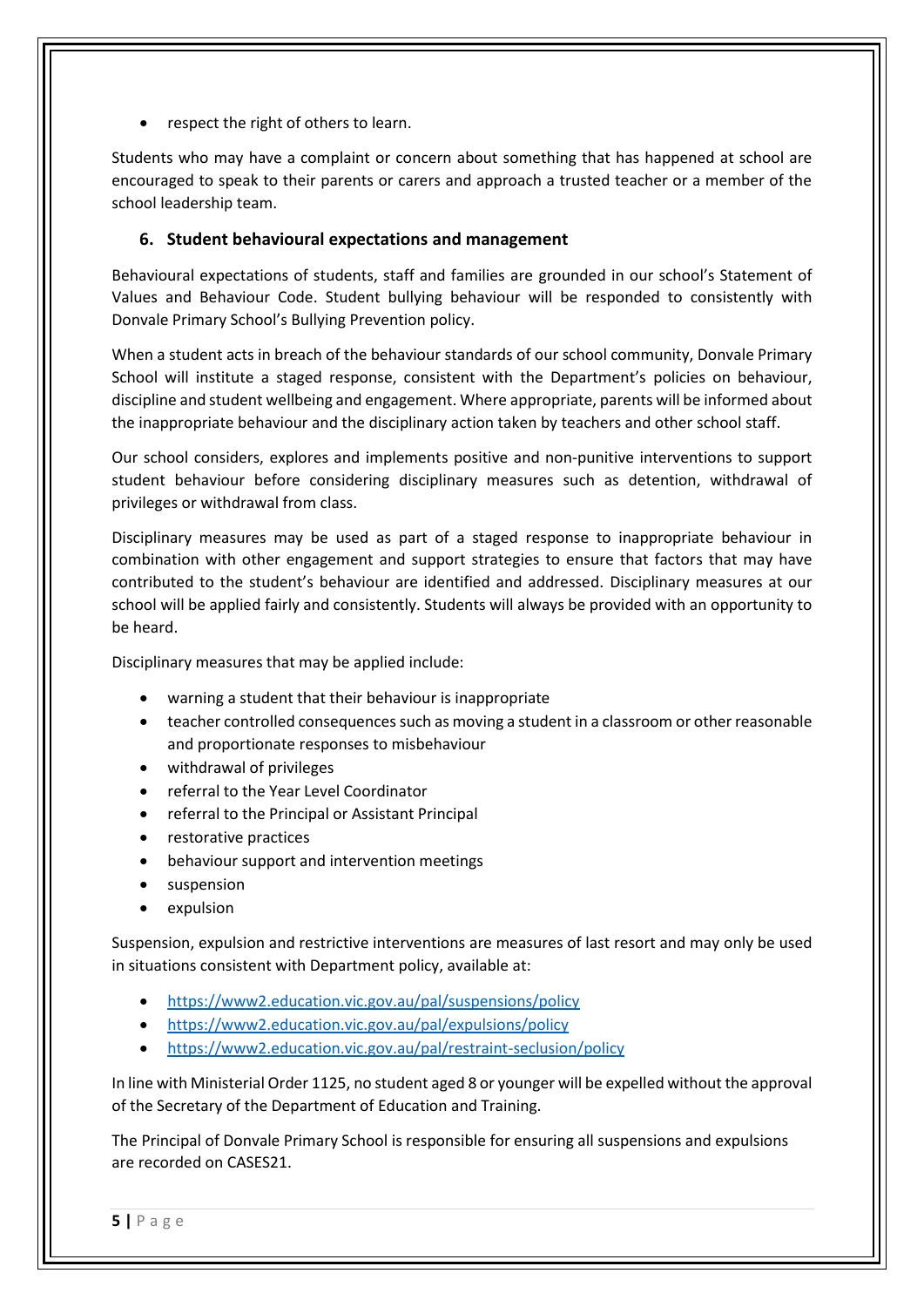Corporal punishment is prohibited in our school and will not be used in any circumstance.

#### **7. Engaging with families**

Donvale Primary School values the input of parents and carers, and we will strive to support families to engage in their child's learning and build their capacity as active learners. We aim to be partners in learning with parents and carers in our school community.

We work hard to create successful partnerships with parents and carers by:

- ensuring that all parents have access to our school policies and procedures, available on our school website
- maintaining an open, respectful line of communication between parents and staff
- providing parent volunteer opportunities so that families can contribute to school activities
- involving families with homework and other curriculum-related activities
- involving families in school decision making
- coordinating resources and services from the community of families
- including families in Student Support Group meetings, and developing individual plans for students.

#### **8. Evaluation**

Donvale Primary School will collect data each year to understand the frequency and types of wellbeing issues that are experienced by our students so that we can measure the success or otherwise of our school based strategies and identify emerging trends or needs.

Sources of data that will be assessed on an annual basis include:

- student survey data
- school reports
- parent survey
- case management
- CASES21, including attendance and absence data
- SOCS

Donvale Primary School will also regularly monitor available data dashboards to ensure wellbeing or engagement issues are acted upon in a timely manner and any intervention occurs as soon as possible.

# **COMMUNICATION**

This policy will be communicated to our school community in the following ways:

- Available publicly on our school's website and distributed to parents via Compass.
- Included in staff induction processes
- Included as annual reference in school newsletter
- Made available in hard copy from school administration upon request